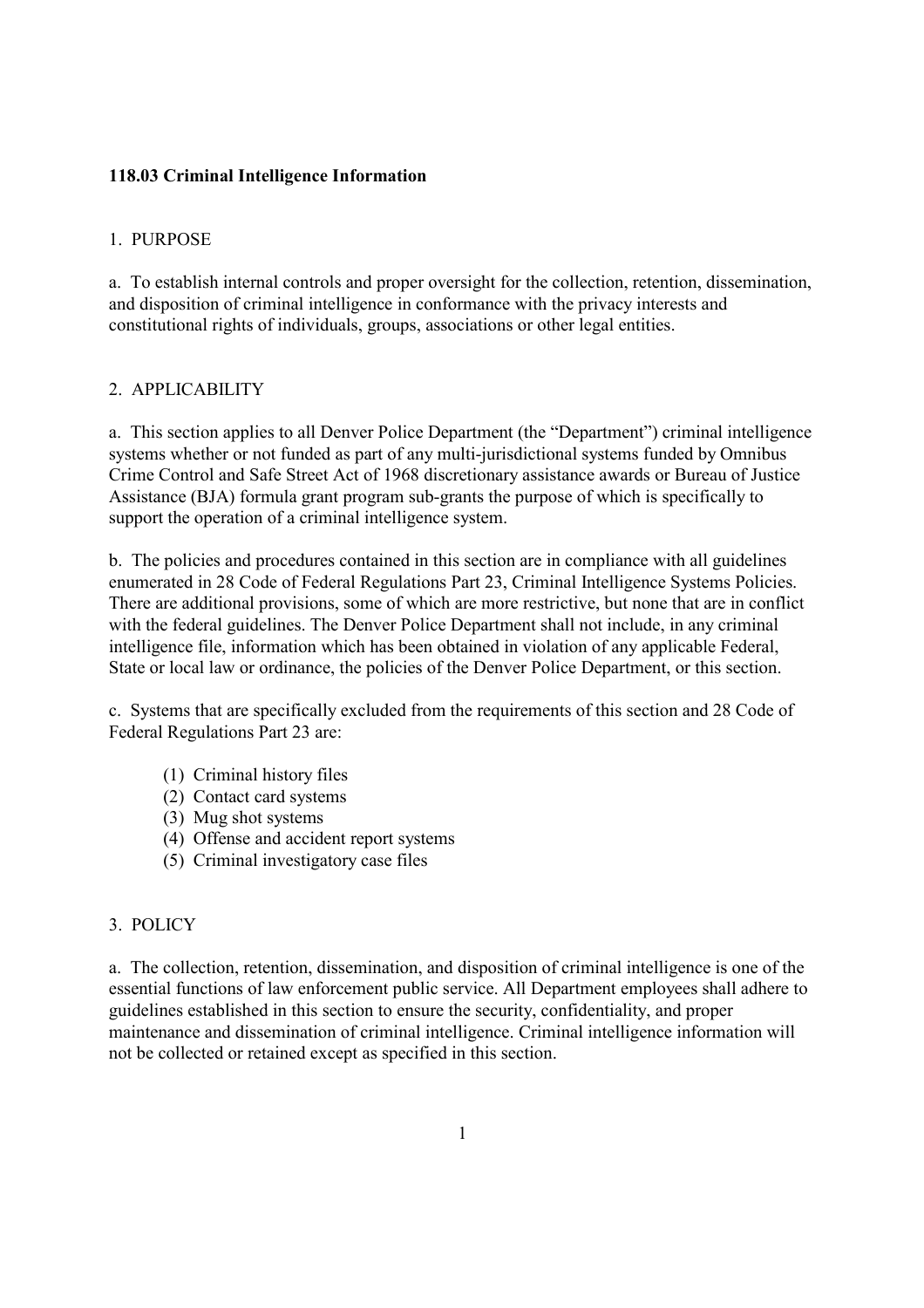b. This policy is based on the careful review and consideration of:

(1) The guidelines identified in Title 28 Code of Federal Regulations Part 23 - Criminal Intelligence Systems Operating Policies, with policy clarifications provided by the Dept. of Justice - Bureau of Justice Assistance, Office of Justice Programs, and Office of General Counsel.

(2) California Attorney General's Criminal Intelligence Files Guidelines, also known as the Law Enforcement Intelligence Unit Guidelines.

(3) Best practices of Intelligence Unit policies from multiple law enforcement agencies.

# 4. GOALS

a. Provide liaison, coordination, and resource assistance in the collection, storage, exchange or dissemination, and analysis of criminal intelligence information in on-going investigations or prosecution of serious criminal activity.

b. Provide criminal intelligence information to law enforcement and criminal justice agency personnel on individuals and organizations involved with criminal organizations and enterprises.

c. Provide analysis of organized crime and criminal enterprises in Colorado. This includes identification and/or projection of major changes in crime trends.

## 5. DEFINITIONS

## a. Criminal intelligence

(1) Data that has been processed - collected, evaluated, collated and analyzed - to be used in connection with and in furtherance of law enforcement investigative purposes. Intelligence involves data collection from both overt (information available to the general public) and covert sources. It may include general threat information not necessarily directed at a specific arrest or prosecution. Criminal intelligence data also includes information collected through undercover operations and through photographic, electronic, or other media. All criminal intelligence data shall be collected and maintained in a manner consistent with this policy.

(2) Criminal intelligence includes information that relates to an individual, organization, business, or group reasonably suspected of being involved in the actual or attempted planning, organizing, financing, or committing of one or more of the following criminal acts: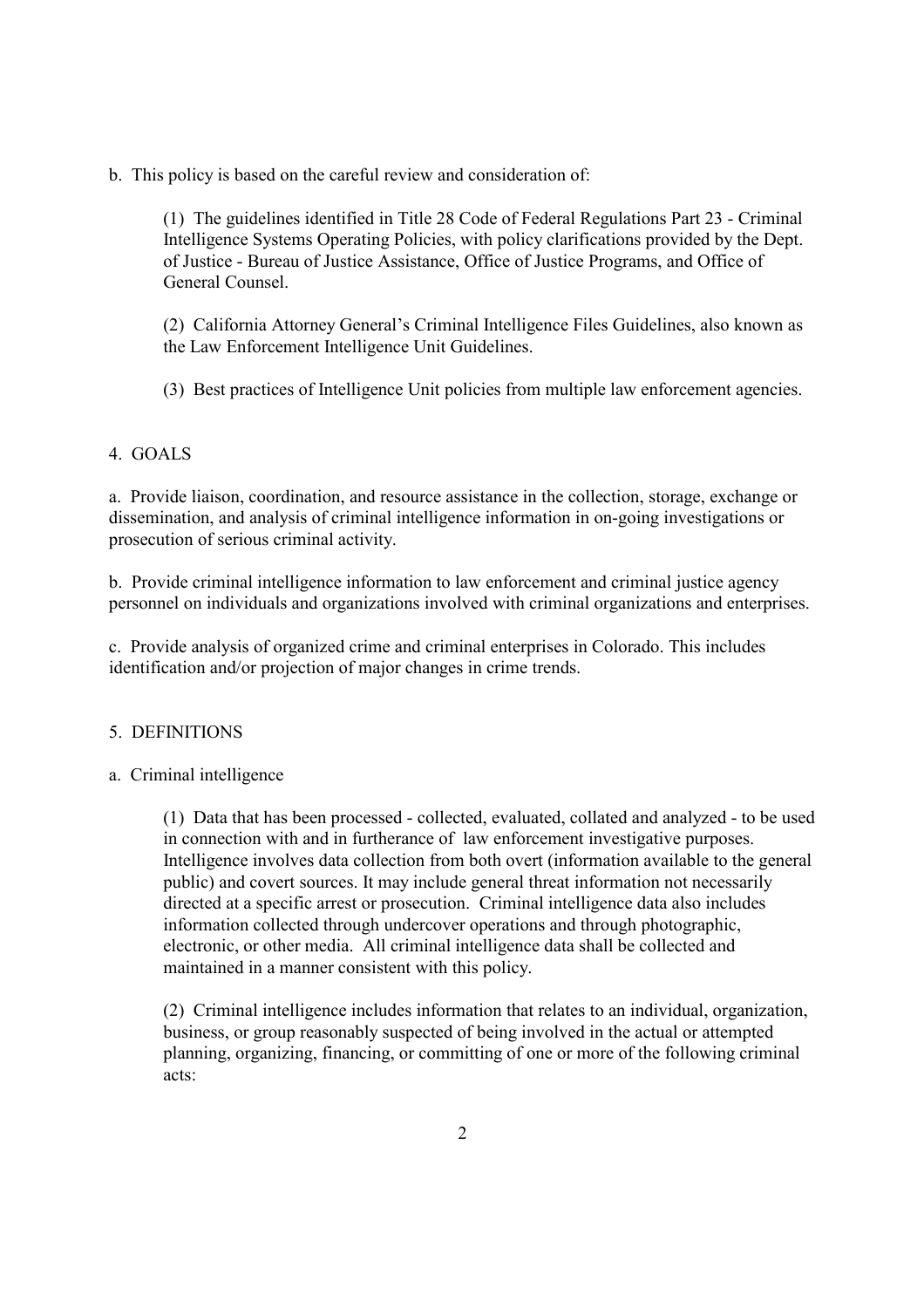- (a) Narcotic trafficking/manufacturing
- (b) Unlawful gambling
- (c) Loan sharking
- (d) Extortion
- (e) Vice and illegal pornography
- (f) Infiltration of legitimate business for illegitimate purposes
- (g) Stolen securities
- (h) Bribery

(i) Major crimes including homicide, sexual assault, burglary, auto theft, kidnapping, destruction of property, robbery, fraud, fencing stolen property, and arson

(j) Manufacturing, use, or possession of explosive devices for illegal purposes

(k) Threats of violence, or acts of violence against or in connection with, persons or property

(l) Rioting / Inciting to riot, as those terms are defined in C.R.S. §§ 18-9-101(2), 18-9-102 and 18-9-104

- (m) Computer crimes
- (n) Counterfeiting
- (o) Identity theft

(p) International and/or domestic terrorism, which, for purposes of this section, shall be defined as acts dangerous to human life that are a violation of the criminal law and that are intended to influence the policy of a government by intimidation or coercion

(q) Any other criminal offense not listed above which is not directly related to purely expressive behavior and is consistent with the purpose and intent of this policy.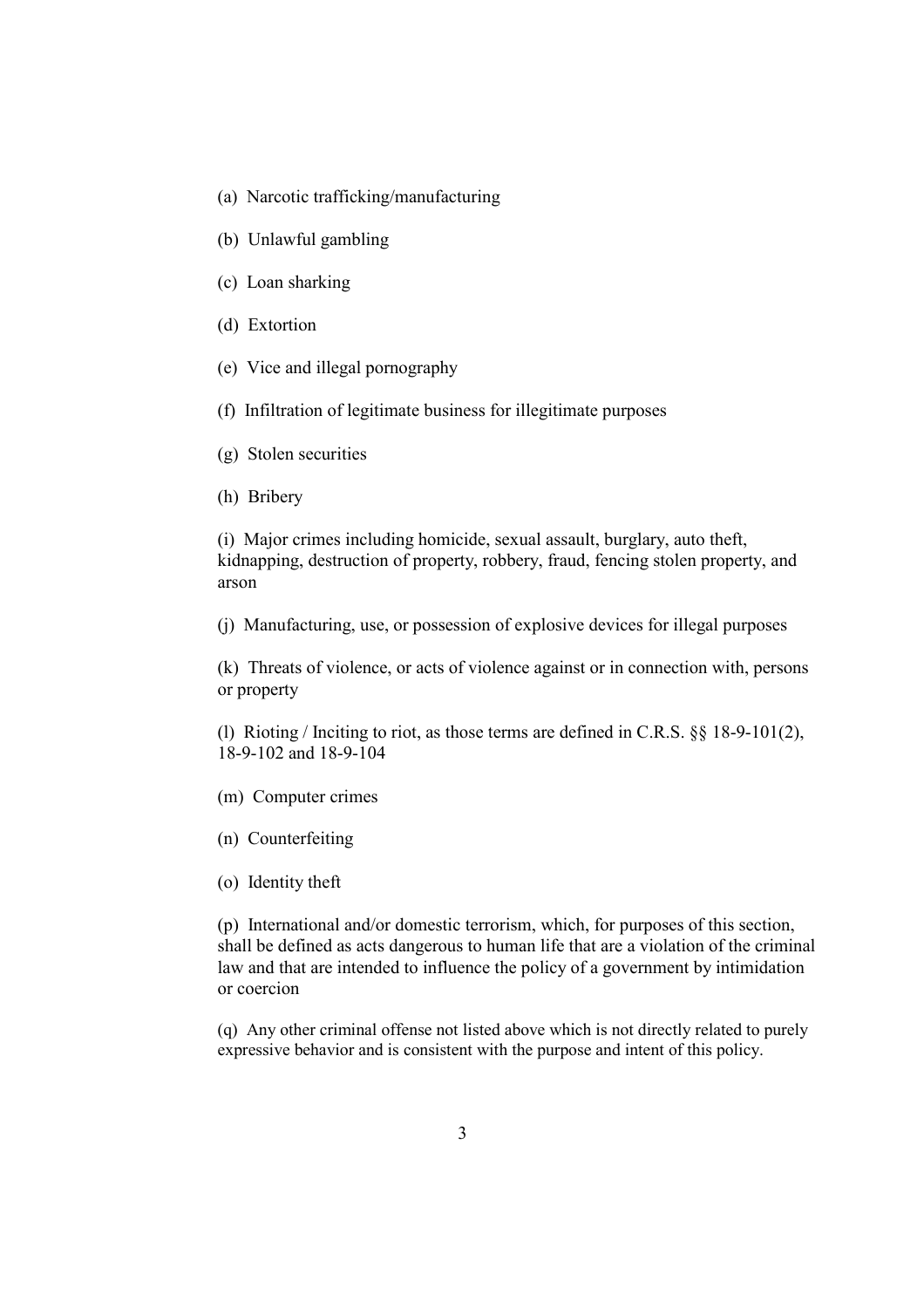b. Criminal Intelligence Files. Criminal intelligence information that has been collected, processed, retained in a criminal intelligence information file, and that may be shared within the law enforcement community. Criminal intelligence files include information regarding:

(1) Individuals who:

(a) Are reasonably suspected of being involved in the planning, organizing, financing, or commission of criminal activity, as set forth in paragraph  $5(a)(2)$ above; or

(b) Are reasonably suspected of being involved in criminal activities with known or suspected criminal organizations.

(2) Organizations, businesses, and groups that:

(a) Are reasonably suspected of being involved in planning, organizing, financing, or commission of criminal activity, as set forth in paragraph  $5(a)(2)$ above;

(b) Are reasonably suspected of being illegally operated, controlled, financed, or infiltrated by known or suspected criminal organizations; or

(c) Use illegal activities and/or enterprises as a principal means to obtain resources, support for their existence, or further their organizational goals.

c. "Criminal organization," as used in this section, consists of a group of individuals associated together in fact for a common purpose of engaging in a course of criminal conduct or activity as set forth in paragraph  $5(a)(2)$ , above.

d. Non-Criminal Identifying Information (NCI)

(1) The names of individuals, organizations, groups or businesses that are not suspected of criminal involvement, but whose identification is relevant to a criminal investigation. Examples of (NCI) would be:

(a) A member of a gang (known for narcotics trafficking) is arrested for narcotics violations while driving a car registered to his father (who is not suspected of involvement in the gang or narcotic activity). The name of the gang member and the name of the gang may be entered in the database. The father can only be entered as "non-criminal identifying information" relevant to the criminal suspect and must be clearly labeled as such.

(b) A surveillance on a criminal suspect shows the individual entering a place of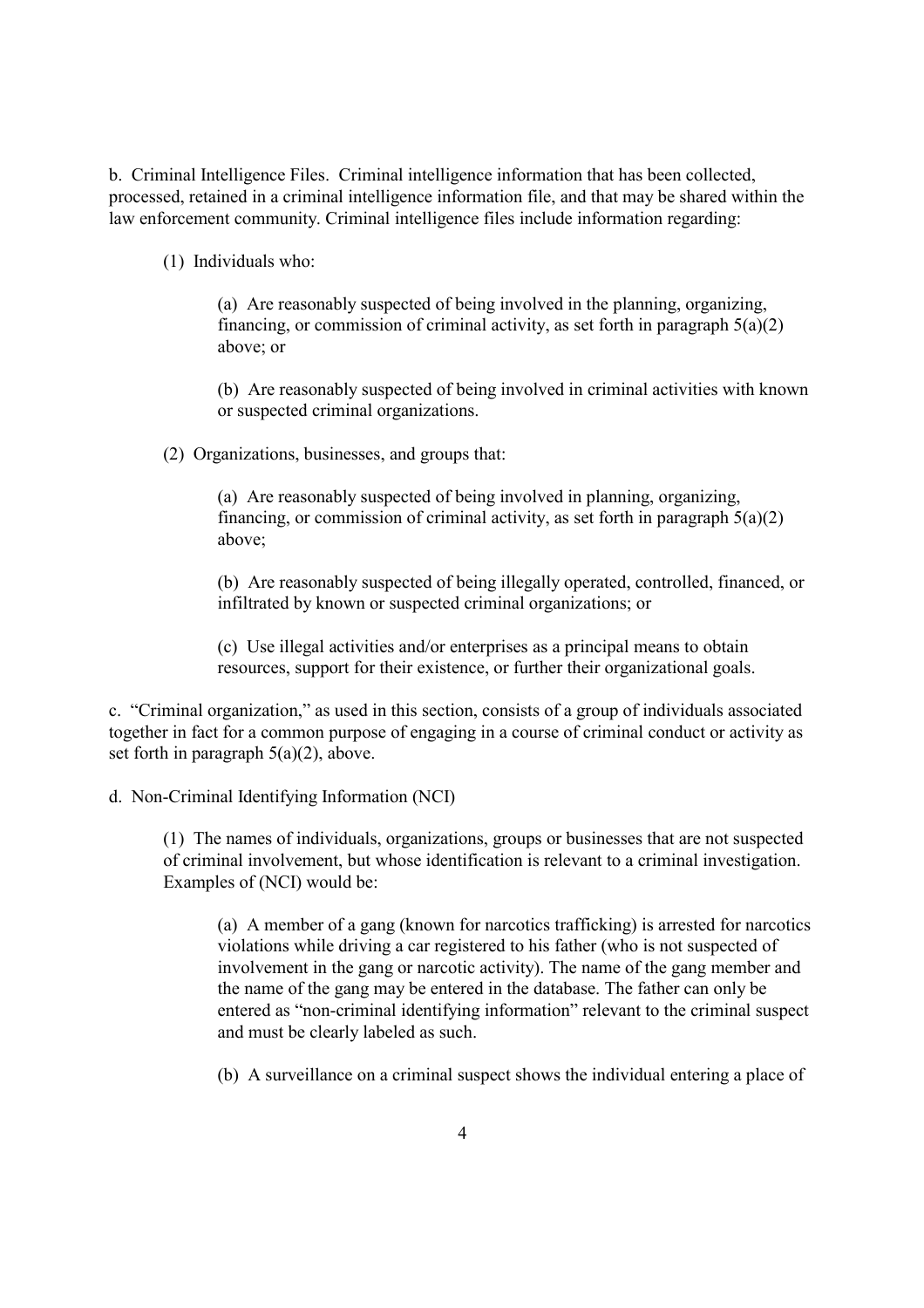business that is not suspected of criminal activity of the suspect. The business can only be entered as "non-criminal identifying information" relevant to the criminal suspect and must be clearly labeled as such.

e. "Purge," as used in this section, shall mean the complete destruction of a physical file and the permanent deletion from any Intelligence Bureau computer files, systems or databases.

#### f. Reasonable Suspicion of Criminal Activity

(1) "Reasonable suspicion" is present when sufficient facts are established to give a trained law enforcement officer or criminal investigative agency, officer, investigator, or employee a particularized and objective basis to believe that there is a reasonable possibility that an individual or organization is involved in a definable criminal enterprise or activity, as set forth in paragraph  $5(a)(2)$  above. The Intelligence Bureau is responsible for establishing the existence of reasonable suspicion of criminal activity through the examination of supporting information submitted, which is subject to routine inspection and audit procedures established by the Department. In determining whether "reasonable suspicion" is present, a law enforcement officer or criminal investigator may consider, within the totality of circumstances, the fact that the individual or organization has been involved in serious criminal activity or conduct in the past. Past criminal activity, without more, shall not be sufficient to satisfy the reasonable suspicion requirement. If "reasonable suspicion" is based, in whole or in part, on information obtained through electronic, video, or audio means, that fact and the existence of such information shall be noted in the criminal intelligence file.

#### 6. PROCEDURES FOR MANAGING CRIMINAL INTELLIGENCE FILES

#### a. SUPERVISION OF DATA ENTRY

(1) All criminal intelligence data shall be reviewed by an Intelligence Bureau supervisor or commanding officer prior to entry into any criminal intelligence file. The supervisor or commanding officer shall determine that the criminal intelligence data conforms to these policies and was not obtained in violation of any applicable Federal, State, or local law or ordinance, Department policies, or this section. Criminal intelligence data will not be placed in any criminal intelligence file unless approved by an Intelligence Bureau supervisor or commanding officer. The badge number of the approving supervisor or commanding officer will become part of the file.

#### b. INFORMATION SUBMISSION CRITERIA

(1) The Department shall only collect or maintain criminal intelligence information concerning an individual or organization if there is reasonable suspicion that the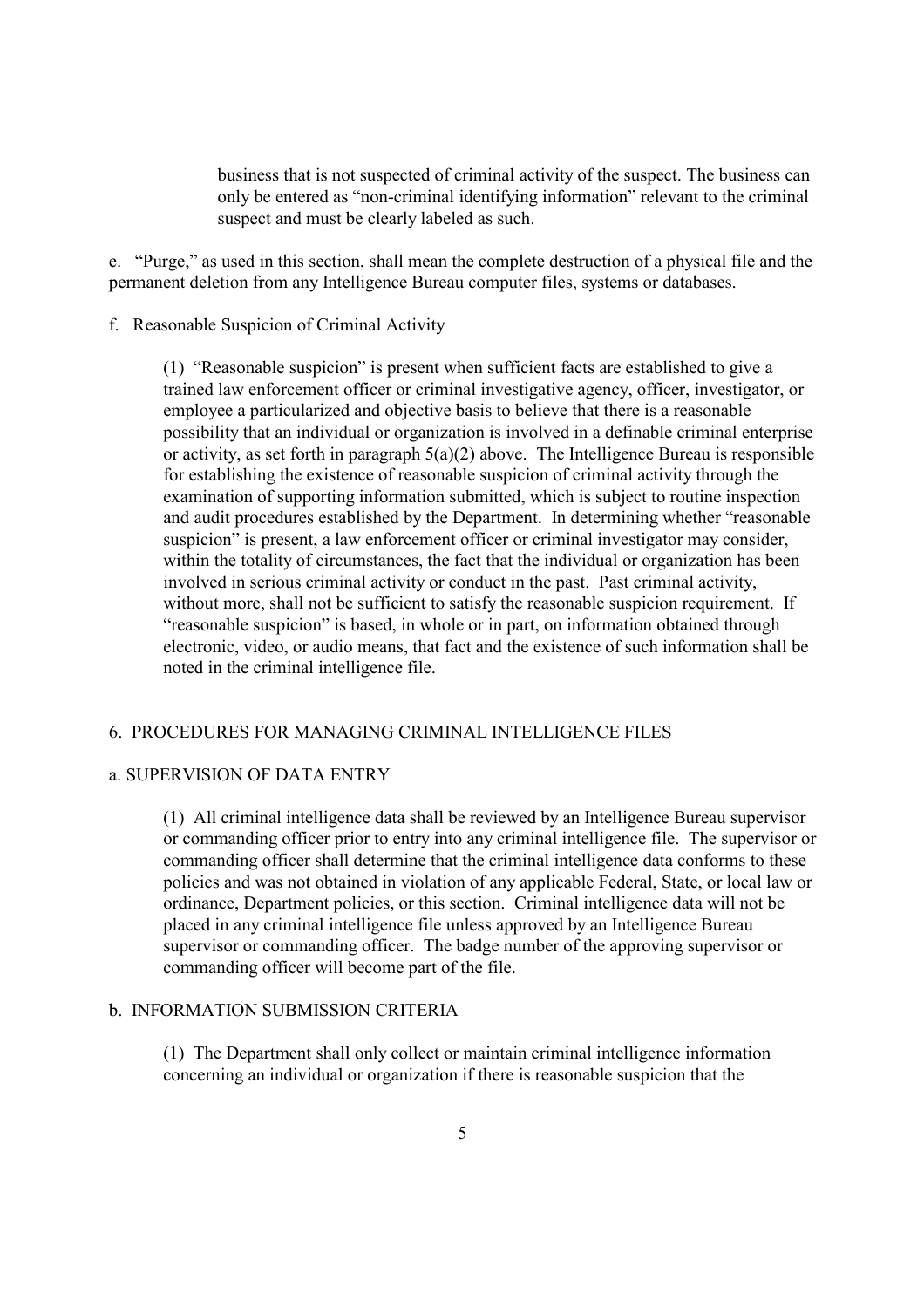individual or organization is involved in criminal conduct or activity, as set forth in paragraph 5(a)(2) above, and the information is relevant to that criminal conduct or activity. The existence of reasonable suspicion will be based on specific, articulable facts that will be documented in the criminal intelligence file.

(2) The Department shall not collect or maintain information about the political, religious, social views, associations or activities of any individual or any group, association, corporation, business, partnership, or other organization, unless such information directly relates to criminal conduct or activity and there is a reasonable suspicion that the subject of the information is or may be involved in that criminal conduct or activity.

(3) Non-Criminal Identifying Information (NCI) - Under the following circumstances, the names of individuals, organizations, groups or businesses that are not suspected of criminal involvement, but that provide relevant descriptive, identifying information regarding the criminal suspect, may be entered as "Non-Criminal Identifying Information." A non-criminal identifying label should say that "This individual or organization has been entered into the system for identification purposes only -- he, she or it is not suspected of any criminal activity or involvement." This label will act as a disclaimer of criminal association and will not be used to meet reasonable suspicion requirements to create a file or record for that individual or organization.

c. EXCLUDED MATERIAL. Only lawfully collected information based on a reasonable suspicion of criminal activity and that meets the Department's criteria for file input should be stored in the criminal intelligence file. Information that shall be specifically excluded from criminal intelligence files includes:

(1) Information on an individual or group merely on the basis that such individual or group support unpopular causes.

(2) Information on an individual or group merely on the basis of race, gender, age, or ethnic background.

(3) Information on an individual or group merely on the basis of religious or political affiliations, or beliefs.

(4) Information on an individual or group merely on the basis of personal habits and/or predilections that do not break any criminal laws or threaten the safety of others.

(5) Information on an individual or group merely on the basis of involvement in expressive activity that takes the form of non-violent civil disobedience that amounts, at most, to a misdemeanor offense.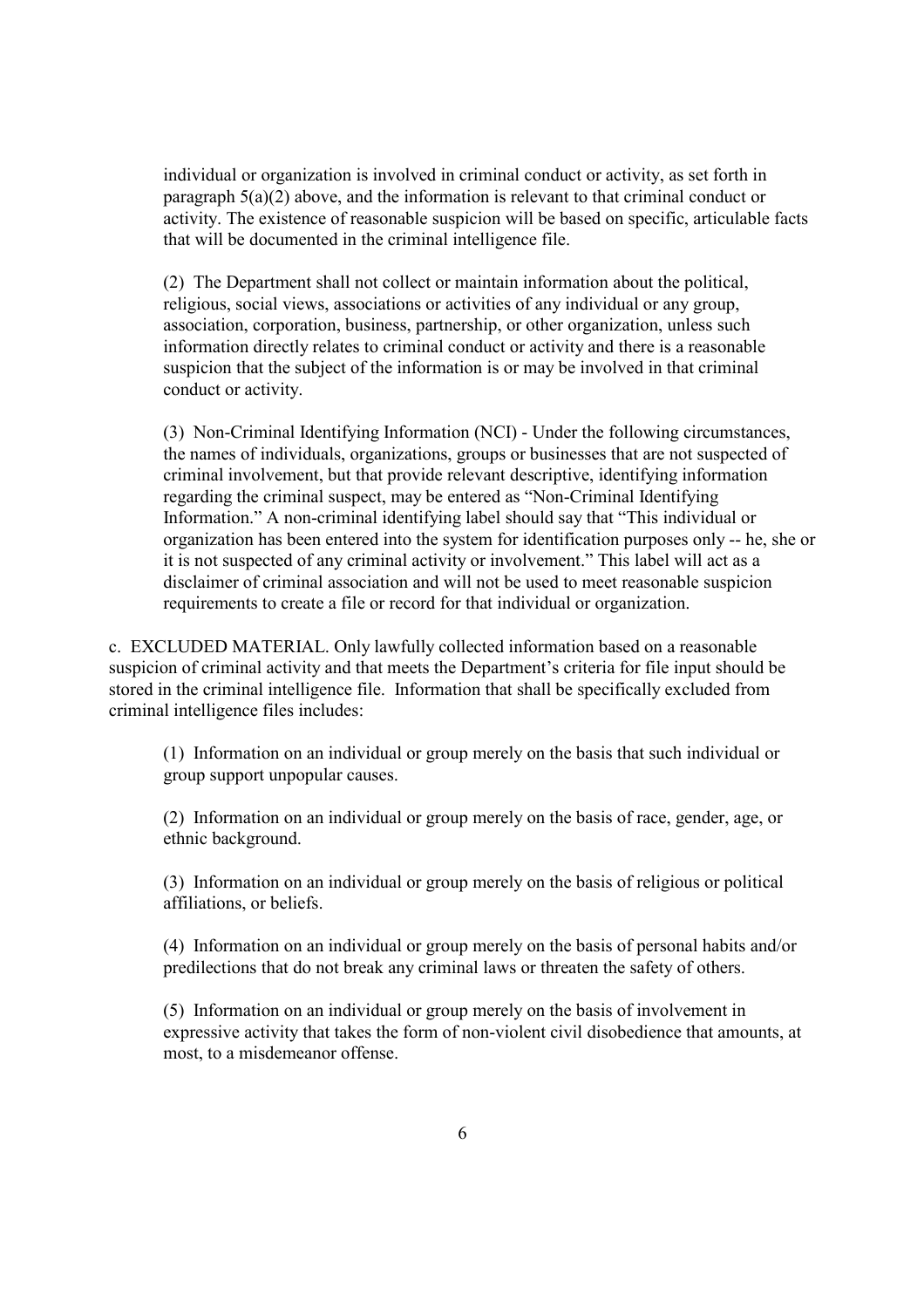d. FILE CRITERIA. All information retained in the criminal intelligence file will meet the criteria prescribed by the Department. There are two types of intelligence records - Permanent and Temporary files.

(1) Permanent Intelligence Files. Criminal Information may be retained in the permanent intelligence files for up to five (5) years. At that time, criminal information will be automatically purged unless new criminal intelligence has been developed establishing reasonable suspicion that the individual and/or organization continues to be involved in a definable criminal activity or enterprise. When updated criminal intelligence is added into the permanent files on a suspect individual or organization already listed in the database, such entries reset the five year standard for retention of that file. Permanent intelligence files must be periodically reviewed for compliance with this policy consistent with paragraph 9 below.

(2) Temporary Intelligence Files. Criminal Information may also be entered into temporary criminal intelligence files when there is reasonable suspicion of criminal activity, but that finding is based, in part, upon "unreliable" or "unknown" sources, or where the content validity of the information is "doubtful" or "cannot be judged." All temporary intelligence files shall be specifically designated as such and must be reviewed by a supervisor every sixty (60) days for validity. This interim review must be documented in the temporary intelligence file. Temporary intelligence files shall be retained no longer than one year. At that time, temporary files must be either purged or converted into permanent intelligence files. All temporary intelligence files will be kept distinctly separate from the general database.

## e. INFORMATION CLASSIFICATION

Information to be retained in the files of the Department shall be labeled for source reliability and content validity prior to entry or submission. Circulating information that has not been evaluated, where the source reliability is poor or the content validity is doubtful, is detrimental to our agency's operations and is contrary to the individual's right to privacy. The classification of criminal intelligence information is subject to continual change, the passage of time, the conclusion of investigations, and other factors that may affect the security classification or dissemination criteria assigned to particular documents.

Documents within the intelligence files should be reviewed on an ongoing basis to ascertain whether a higher degree or lesser degree of document security is required and to ensure that information is released only when and if appropriate.

(1) Source Reliability - The reliability of the source is an index of the consistency of the information the source provides. The source shall be evaluated according to the following: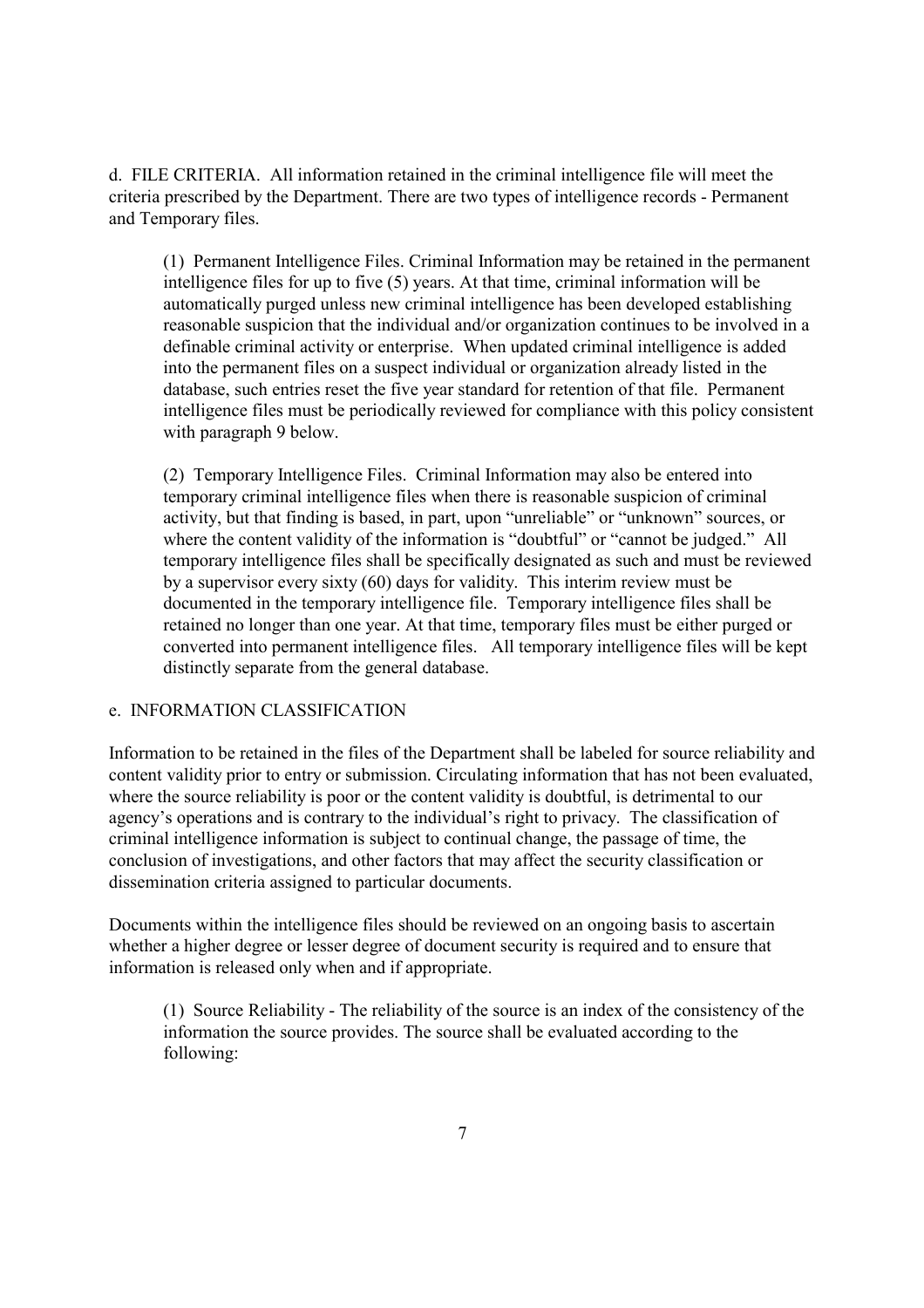(a) RELIABLE - The reliability of the source is unquestioned or has been tested in the past.

(b) USUALLY RELIABLE - The reliability of the source can usually be relied upon. The majority of the information provided in the past has proved to be reliable.

(c) UNRELIABLE - The reliability of the sources has been sporadic in the past.

(d) UNKNOWN - The reliability of the source cannot be judged; either experience or investigation has not yet determined authenticity or trustworthiness.

(2) Content Validity - The validity of information is an index of the accuracy or truthfulness of the information. The validity of the information shall be assessed as follows:

(a) CONFIRMED - The information has been corroborated by an investigator or another reliable independent source.

(b) PROBABLE - The information is consistent with past accounts.

(c) DOUBTFUL - The information is inconsistent with past accounts.

(d) CANNOT BE JUDGED - The information cannot be judged. Its authenticity has not yet been determined by either experience or investigation.

(3) Sensitivity - The sensitivity of the information shall be classified according to the following standards:

(a) SENSITIVE - Information, including, but not limited to, active police investigations, informant identification information, corruption, and those reports which require strict dissemination and release criteria.

(b) RESTRICTED - Information obtained through intelligence channels that is not classified as sensitive and is for law enforcement use only. Restricted information may include previously classified sensitive information for which the need for a high level of security no longer exists.

(c) UNCLASSIFIED - Information that is public in nature. This includes arrest and criminal record information and other information contained in records of official actions.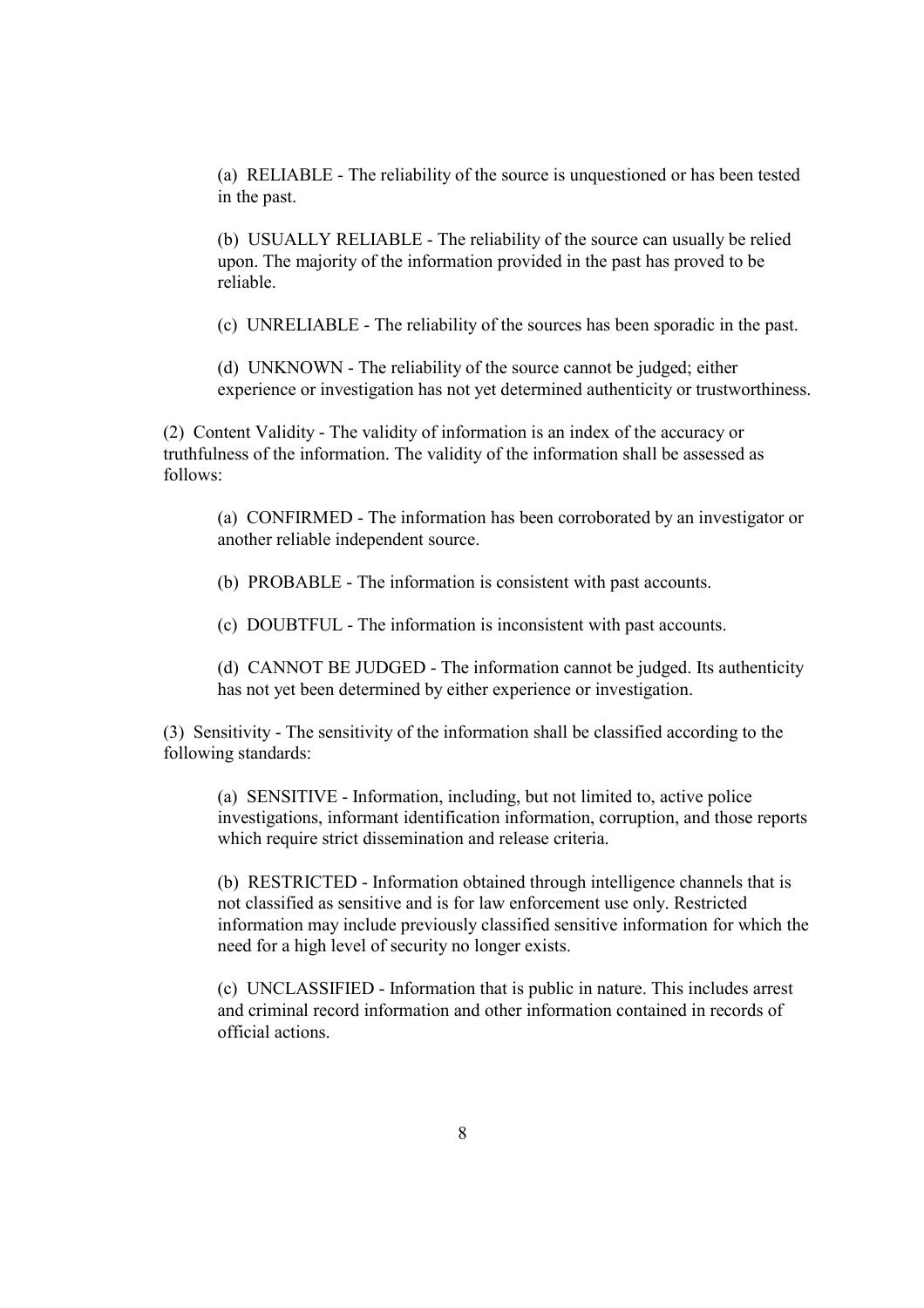#### 7. INFORMATION DISSEMINATION

a. Intelligence Bureau officers shall disseminate criminal intelligence information only where there is a need to know and a right to know the information in the performance of a law enforcement activity.

(1) Except as noted in paragraph (2) of this section, officers shall disseminate criminal intelligence information only to law enforcement authorities who shall agree to follow procedures regarding information receipt, maintenance, security, and dissemination that are consistent with these principles.

(2) Paragraph (1) of this section shall not limit the dissemination of an assessment of criminal intelligence information to a government official or to any other individual, when necessary to avoid imminent danger to life or property.

b. Criminal intelligence information may only be shared with other law enforcement agencies with the express written approval of an Intelligence Bureau supervisor or commanding officer. The release of this information shall be based on a need to know and right to know basis. The facts establishing the requestor's need to know and right to know shall be documented in the criminal intelligence file. The agency and/or officer requesting the information, the officer approving the sharing, the law enforcement purpose for the request, the date of the request, and the date of the provision of the information shall all be noted in the file. The agency and/or officer requesting the information shall agree in writing to be bound by the Department policy relating to the storage, retrieval and dissemination of the information provided.

(1) In maintaining criminal intelligence information, the Department shall ensure that administrative, technical, and physical safeguards (including audit trails) are adopted to ensure against unauthorized access and against intentional or unintentional damage. A record indicating who has been given information, the reason for release of the information, and the date of each dissemination outside the bureau shall be kept. Information shall be labeled to indicate levels of sensitivity, levels of confidence, and the identity of requesting agencies and control officials. The officer releasing information shall document in the criminal intelligence file the existence of an inquirer's need to know and right to know the information being requested, either through inquiry or by delegation of this responsibility to a properly trained participating agency, which information release is subject to routine inspection and audit procedures established by the bureau.

(2) Criminal intelligence information shall only be shared with other members of the Department on a need to know basis. The officer requesting the information and the justification for the request shall be noted in the file.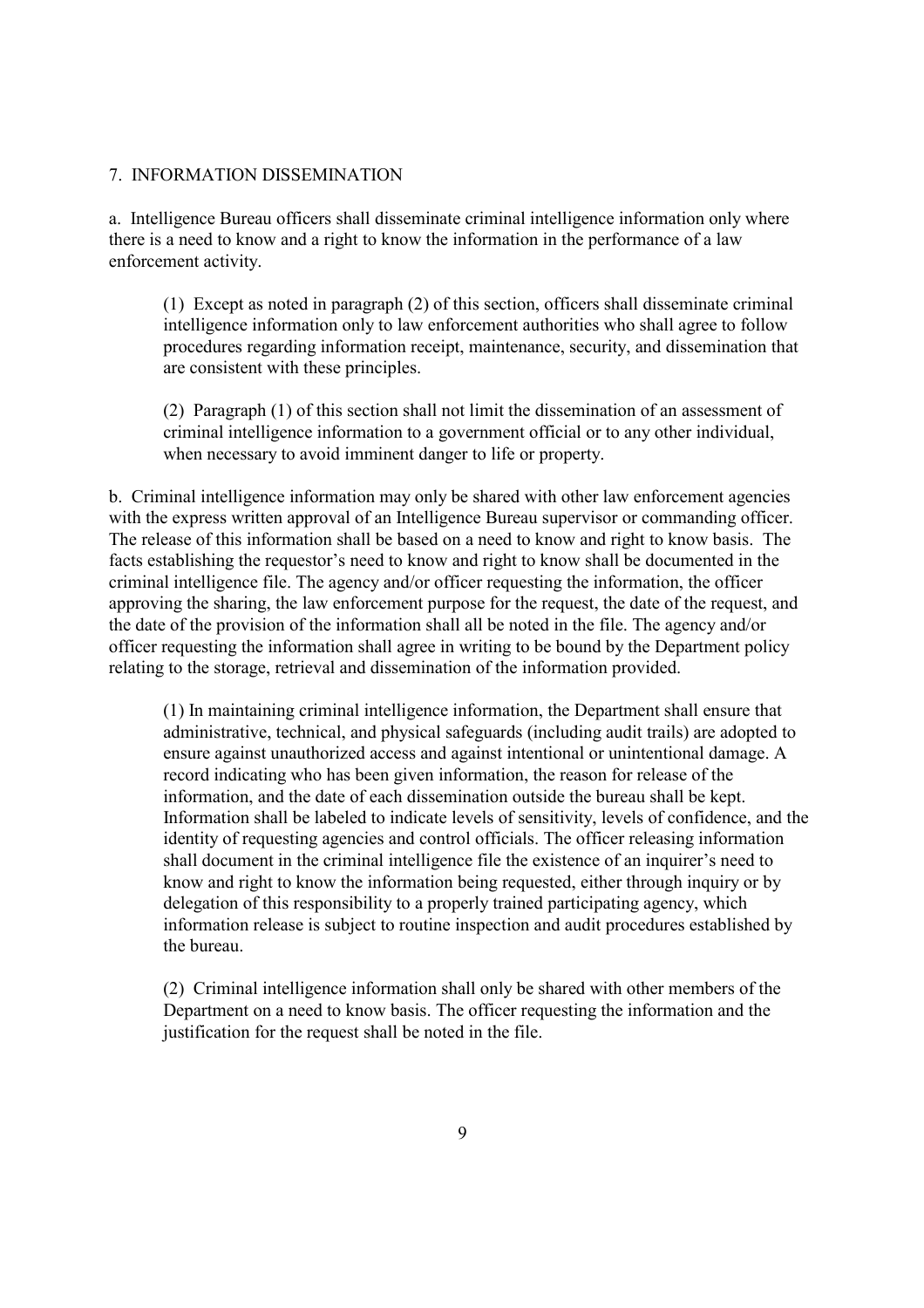c. Intelligence Bureau personnel will not release any original intelligence documents. Whenever information from a criminal intelligence file is disclosed, in any form, either orally, in writing, or through inspection of files, the Intelligence Bureau must comply with the requirements set forth in paragraph 7(b) above.

#### d. Need to know

(1) Requested information is pertinent and necessary to the requesting agency in initiating, furthering, or completing the performance of a law enforcement activity.

#### e. Right to know

(1) Requester is acting in an official capacity and has statutory authority to obtain the information being sought.

f. Intelligence Bureau information will be released according to the following classification and release authority levels:

(1) SENSITIVE - Information in this class may only be released with permission of the Intelligence Bureau commanding officer to law enforcement agencies that have a demonstrated right to know and need to know.

(2) RESTRICTED - Restricted information may be released by Intelligence Bureau personnel to law enforcement agencies that have a demonstrated right to know and need to know.

(3) UNCLASSIFIED - Any Intelligence Bureau personnel may release this information to a Denver Police Department officer or other law enforcement agency. The Chief of Police is the official records custodian and the Chief must approve the release of information to the public or media.

## 8. SECURITY OF FILES

a. Criminal intelligence files will be physically secured in locked cabinets or in electronic files that are equipped with security protection measures. Those files and databases will be secured during off-hours and when the office is vacant.

b. Key access to the Intelligence Bureau will only be granted to assigned Bureau personnel.

c. Locks, combinations and system passwords will be changed upon the transfer of any member.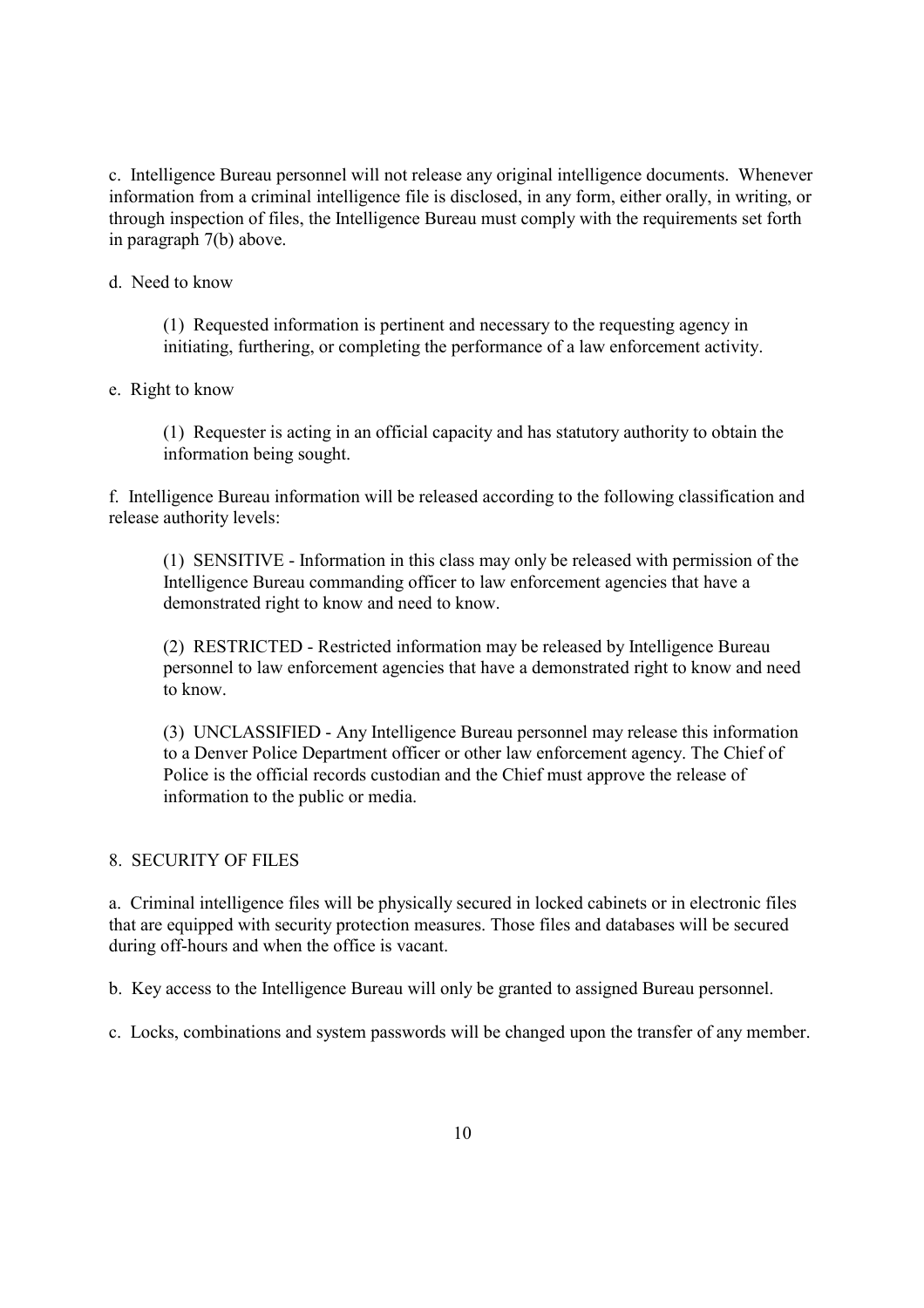d. Bureau personnel will adopt a "clean desk" policy to include the removal of sensitive documents from view when not in use. The orientation of computer monitors will be such as to preclude casual observation by visitors and there will be control of sensitive conversations.

# 9. REVIEW AND PURGE PROCEDURES

a. Reviewing and purging of all information that is contained in the Department criminal intelligence files and kept under paragraph 6 above will be done on an ongoing basis, but, at a minimum, will be accomplished annually. The dates when reviews occurred shall be noted in the criminal intelligence file. The maximum retention period is five years, and a criminal intelligence file must be purged after five years unless the information in that criminal intelligence file has been updated consistent with this section. The Department may update the criminal intelligence file and extend the retention period at any time, based on reasonable suspicion of new criminal activity documented in the criminal intelligence file.

b. The decision to purge information should by guided by the following considerations:

- (1) Whether or not the information in the criminal intelligence file continues to comply with the reasonable suspicion standard set forth in paragraph  $5(f)(1)$  above.
- (2) Defined retention periods for permanent and temporary files.
- (3) Specific credible threats to government officials and/or law enforcement officers.

c. Any information that is found to be collected or retained in violation of this section, or found to be inaccurate, misleading, or obsolete, shall be purged. Any recipient agencies shall be advised of such changes and that the subject information has been purged.

## 10. TRAINING

a. The commanding officer of the Intelligence Bureau and any bureau, section or unit with responsibility to gather criminal intelligence information shall ensure that all officers assigned to the bureau, section or unit have received training regarding this section. Training will be documented in the officer's training records.

b. The commanding officer of the Intelligence Bureau and any bureau, section or unit with responsibility to gather criminal intelligence information shall ensure that all officers assigned to the bureau, section or unit receive annual update training regarding this section and any recent court decisions and best practices regarding criminal intelligence information. Training will be documented in the officer's training records.